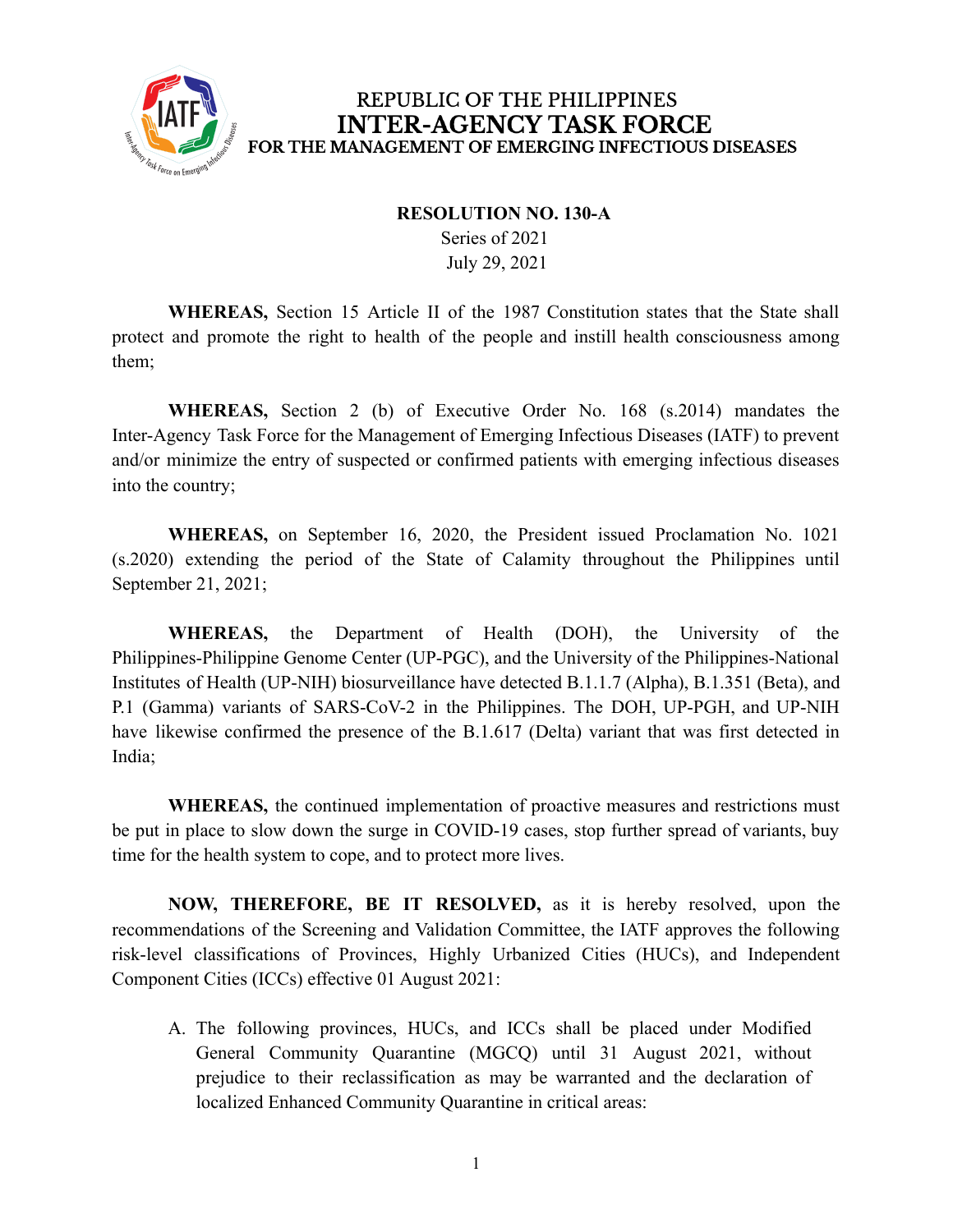

### 1.For Luzon:

- a. Cordillera Administrative Region Ifugao, Kalinga, Abra, Benguet, Mt. Province;
- b. Region I La Union, Pangasinan, Dagupan City;
- c. Batanes;
- d. Region III Aurora, Nueva Ecija, Pampanga, Tarlac, Zambales, Angeles City, Olongapo City;
- e. Region IV-B Marinduque, Occidental Mindoro\*, Oriental Mindoro, Romblon, and Palawan\*; and
- f. Region V Albay, Camarines Norte, Camarines Sur, Catanduanes, Masbate, Sorsogon.
- 2.For the Visayas:
	- a. Region VII Bohol, Siquijor; and
	- b. Region VIII Biliran, Leyte, Southern Leyte, Eastern Samar, Northern Samar, Western Samar\*, and Ormoc City\*.
- 3.For Mindanao:
	- a. Region X Bukidnon\*, Camiguin\*, Iligan, Lanao del Norte\*, Misamis Occidental\*;
	- b. Bangsamoro Autonomous Region in Muslim Mindanao (BARMM) - Basilan, Maguindanao\*, Sulu, and Tawi-Tawi.

*\*Areas requiring special attention by the Local Government Units and Regional IATF/RTF*

- B. The following provinces, HUCs, and ICCs shall be placed under General Community Quarantine (GCQ) until 31 August 2021, without prejudice to their reclassification as may be warranted and the declaration of localized Enhanced Community Quarantine in critical areas:
	- 1.For Luzon:
		- a. Cordillera Administrative Region: Baguio City and Apayao;
		- b. Region II: Santiago City, Quirino, Isabela and Nueva Vizcaya;
		- c. Region IV-A: Batangas and Quezon; and
		- d. Puerto Princesa.
	- 2.For Visayas:
		- a. Region VI: Guimaras, Negros Occidental.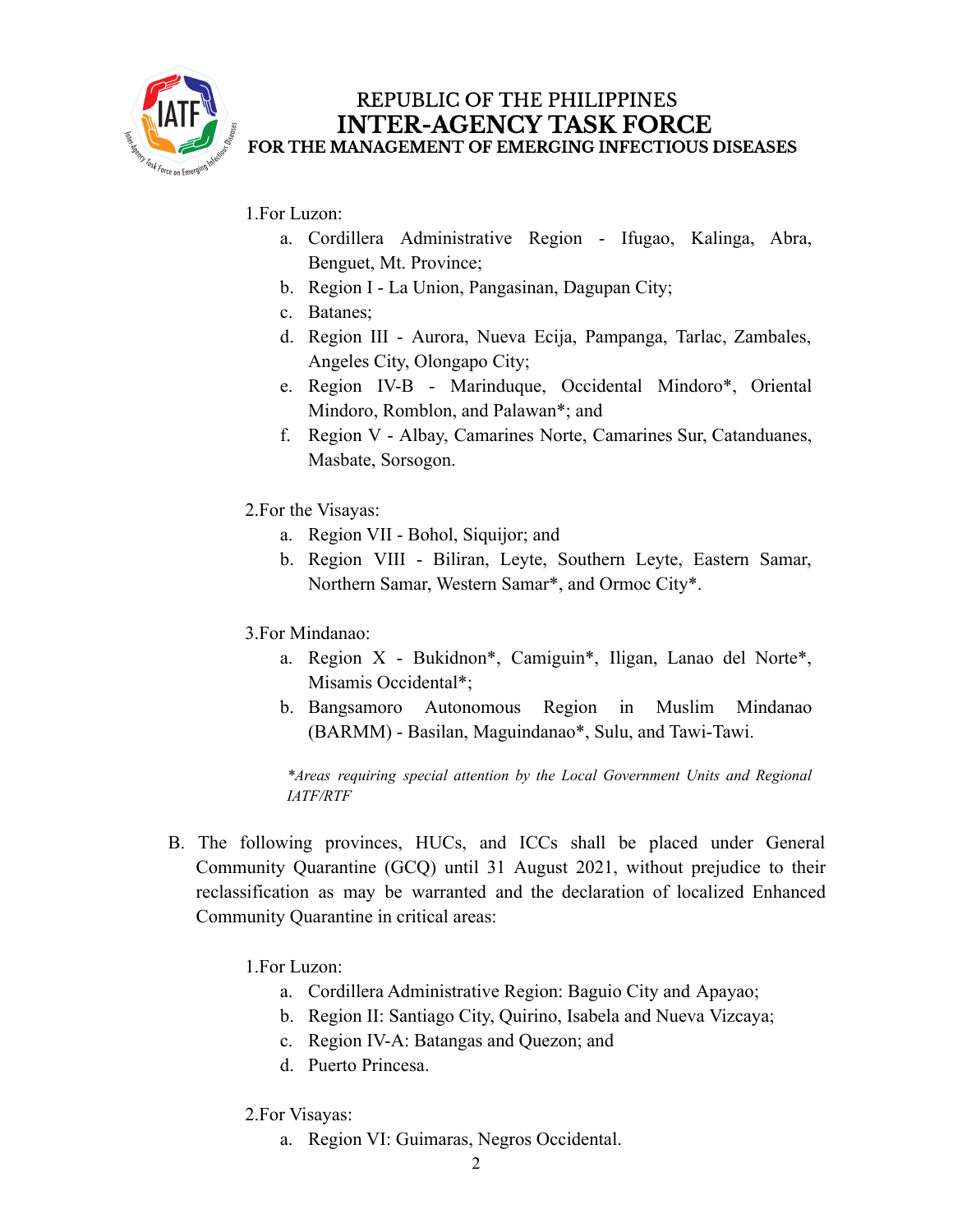

3.For Mindanao:

- a. Region IX: Zamboanga Sibugay, Zamboanga City, Zamboanga del Norte;
- b. Region XI: Davao Oriental, Davao del Sur;
- c. Region XII: Gen. Santos City, Sultan Kudarat, Sarangani, North Cotabato, and South Cotabato;
- d. Region XIII (CARAGA): Agusan Del Norte, Agusan del Sur, Surigao Del Norte, Surigao del Sur, and Dinagat Islands; and
- e. Bangsamoro Autonomous Region in Muslim Mindanao (BARMM) - Cotabato City.

*\*Areas requiring special attention by the Local Government Units and Regional IATF/RTF*

- C. The following provinces, HUCs, and ICCs shall be placed under Modified Enhanced Community Quarantine (MECQ) until 15 August 2021, without prejudice to their reclassification as may be warranted and the declaration of localized Enhanced Community Quarantine in critical areas:
	- 1. For Luzon: Ilocos Norte, and Bataan; and
	- 2. For Visayas: Mandaue City, Lapu Lapu City, Cebu City\*\* and Cebu Province.\*\*

\*\**subject to further appeals by their respective LGUs.*

- D. Gingoog City of Misamis Oriental, Iloilo, Iloilo City, and Cagayan de Oro City shall be placed under Enhanced Community Quarantine (ECQ) until 07 August 2021, without prejudice to their reclassification as may be warranted and the declaration of localized Enhanced Community Quarantine in critical areas;
- E. The following provinces, HUCs, and ICCs shall be placed under General Community Quarantine (GCQ) with heightened restrictions until 15 August 2021, without prejudice to their reclassification as may be warranted and the declaration of localized Enhanced Community Quarantine in critical areas:
	- 1. For Luzon:
		- a. Ilocos Sur;
		- b. Cagayan,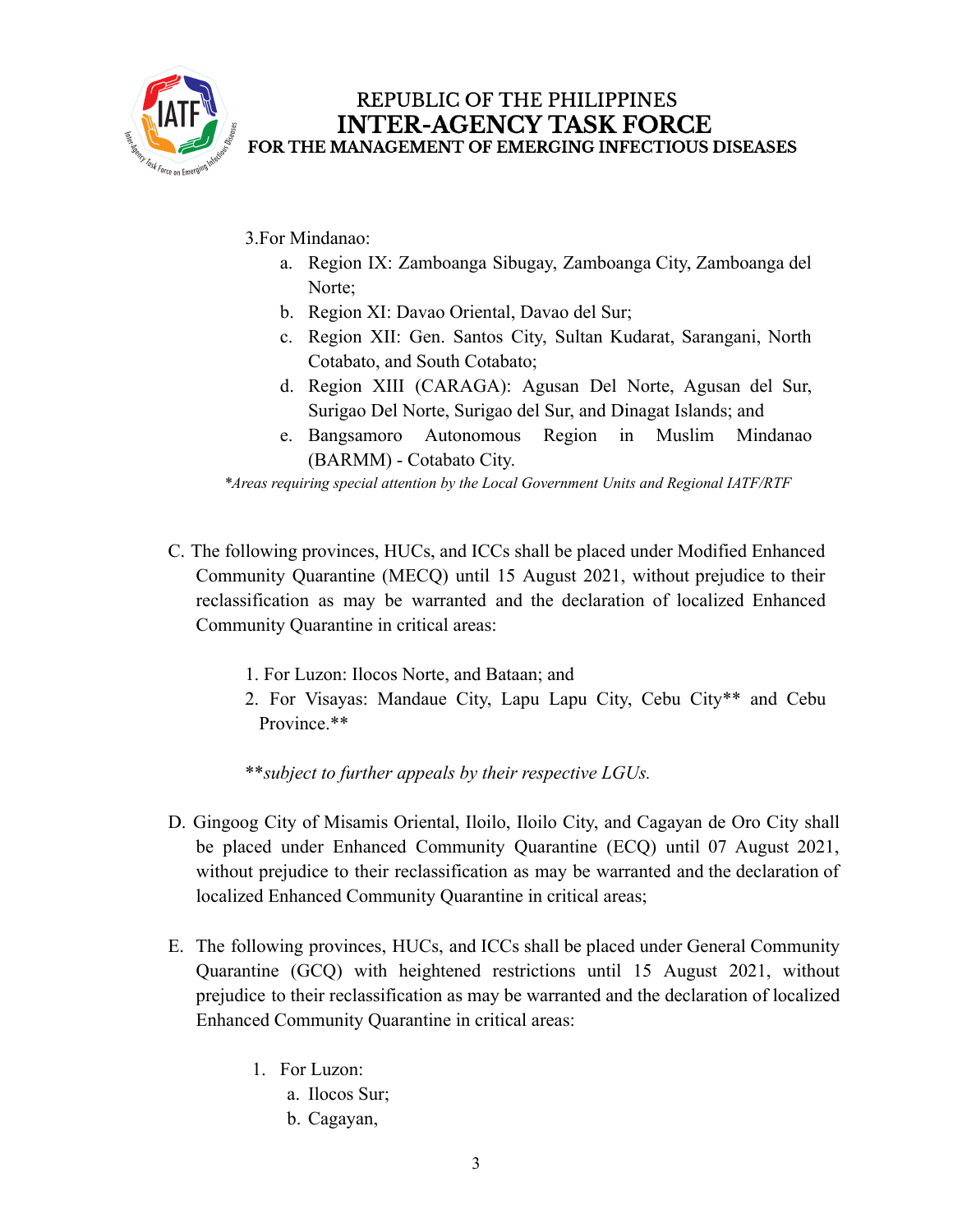

- c. Bulacan,
- d. Region IV-A: Cavite, Rizal, Laguna, Lucena City; and,
- e. Naga City.
- 2. For Visayas:
	- a. Region VI: Antique, Aklan, Bacolod City, and Capiz; and,
	- b. Negros Oriental;
- 3. For Mindanao:
	- a. Zamboanga del Sur;
	- b. Misamis Oriental;
	- c. Region XI: Davao City, Davao del Norte, Davao Occidental, and Davao de Oro; and
	- d. Butuan City.

The provinces, HUCs, and ICCs in the preceding paragraph shall observe and implement the following heightened restrictions:

- 1. Food preparation establishments such as commissaries, restaurants, and eateries may operate with their indoor dine-in services at the venue or seating capacity of twenty percent (20%), and with their *al fresco* or outdoor dine-in services at the venue or seating capacity of fifty percent  $(50\%)$ .
- 2. Personal care services, such as beauty salons, beauty parlors, barbershops, and nail spas, may operate up to thirty percent (30%) of venue or seating capacity. For this purpose, these establishments shall only provide services that can accommodate the wearing of face masks at all times by patrons/clients and service providers.
- 3. Meetings, Incentives, Conventions, and Exhibitions (MICE) events and social events in venue establishments shall not be allowed;
- 4. Outdoor tourist attractions, as may be defined by the Department of Tourism (DOT), shall remain to be allowed at thirty percent (30%) venue capacity with strict adherence to minimum public health standards;
- 5. Under the Safety Seal Certification Program, business establishments awarded Safety Seal Certifications shall be allowed to operate at an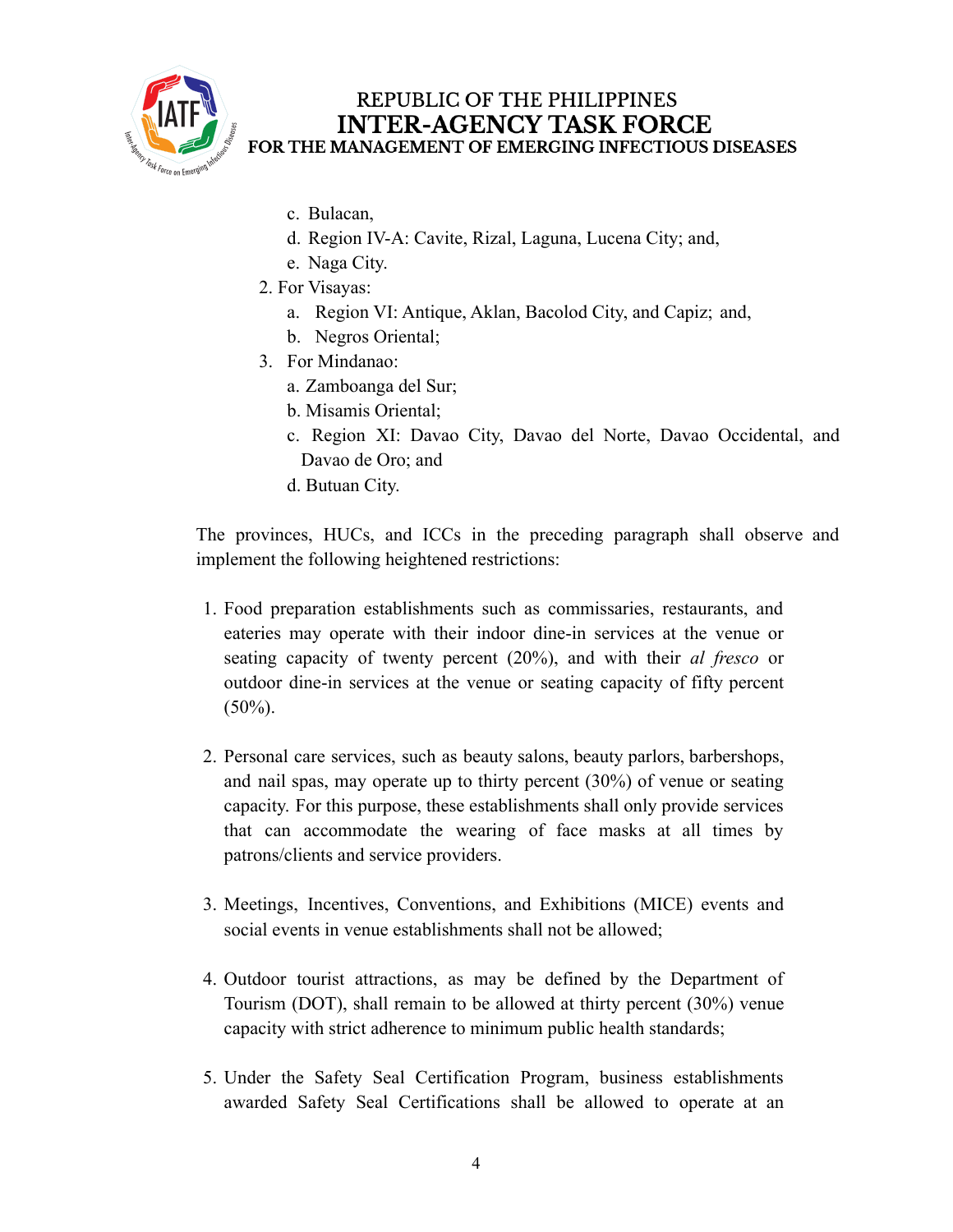

additional 10 percentage points beyond the prescribed on-site capacity or venue/seating capacity, whichever is applicable;

- 6. Indoor sports courts and venues and indoor tourist attractions shall not be allowed to operate;
- 7. Specialized markets of the DOT such as *Staycations* without age restrictions shall remain to be allowed at such capacities, protocols, and restrictions as may be imposed by the DOT;
- 8. Interzonal travel shall be allowed subject to restrictions of the local government unit of destination. Point-to-Point travel to areas under General Community Quarantine and Modified General Community Quarantine shall be allowed without age restrictions subject to an RT-PCR test-before-travel requirement for those below eighteen years old (18) and above sixty-five (65), and other protocols and restrictions as may be imposed by the DOT and the Local Government Unit of destination;
- 9. Particular to Cavite, Bulacan, Laguna, and Rizal, which together with the National Capital Region, shall form the NCR Plus Area, only Authorized Persons Outside their Residences as provided for under Section 7(2)(a) of the Omnibus Guidelines on the Implementation of Community Quarantine in the Philippines, as amended, shall be allowed to travel into and out of said NCR Plus Area;
- 10. Religious gatherings shall be allowed up to ten percent (10%) of the venue capacity. Provided that, there is no objection from the local government unit where the religious gathering may take place. Provided, further, that the LGU may increase the allowable venue capacity up to thirty percent (30%). The religious denominations should strictly observe their submitted protocols and the minimum public health standards.

Gatherings for necrological services, wakes, inurnment, funerals for those who died of causes other than COVID-19 shall be allowed, provided that the same shall be limited to immediate family members, upon satisfactory proof of their relationship with the deceased and with full compliance with the prescribed minimum public health standards for the duration of the activity; and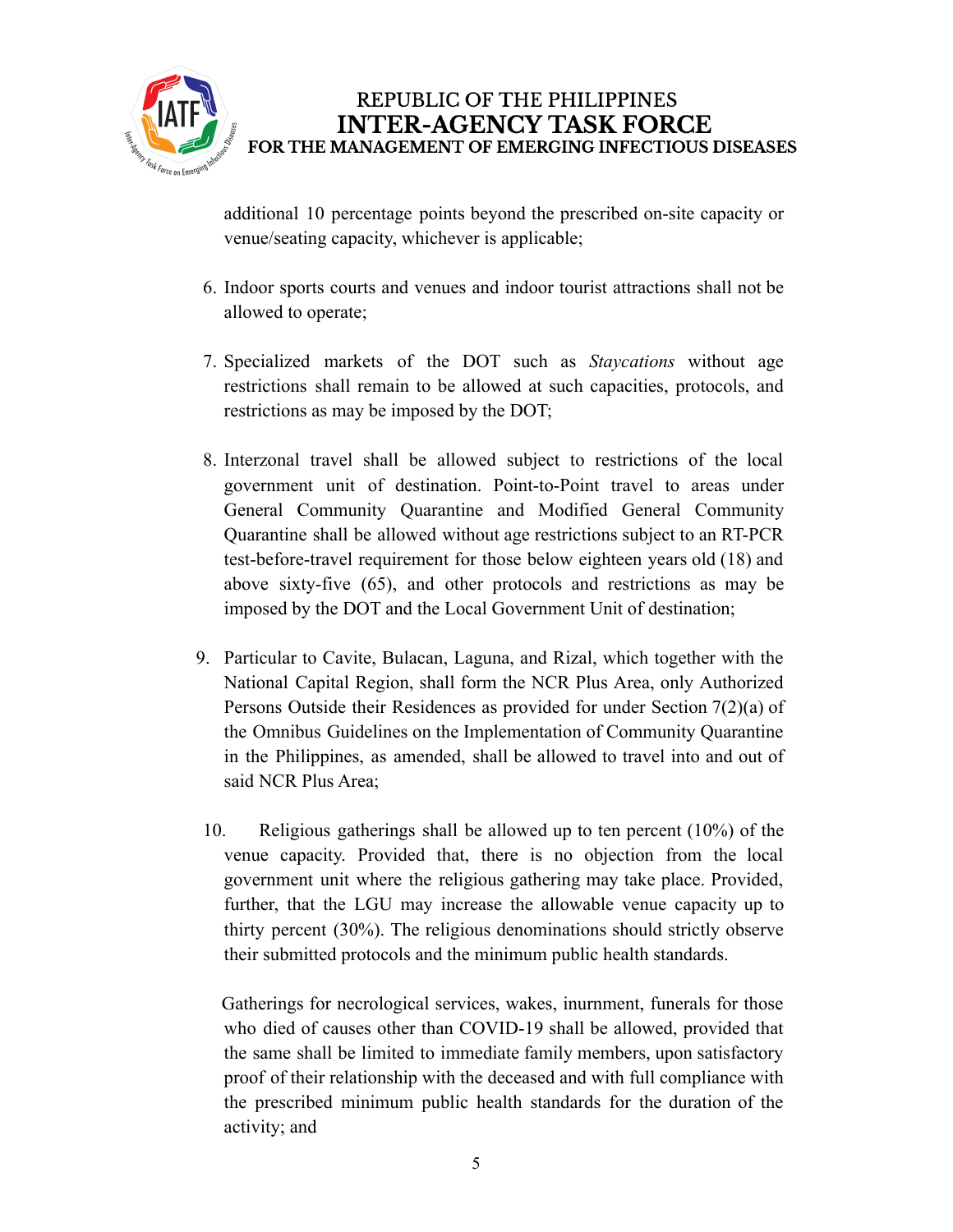

- 11. Other provisions of the Omnibus Guidelines on the Implementation of Community Quarantine in the Philippines, as amended, not affected by the foregoing shall continue to be in effect including those on interzonal travel into and out of the aforementioned areas and the operation of public transportation. The use of active transportation shall likewise be promoted.
- F. The National Capital Region shall remain to be under General Community Quarantine until 05 August 2021, without prejudice to their reclassification as may be warranted and the declaration of localized Enhanced Community Quarantine in critical areas, subject to the immediate observance and implementation of the following heightened restrictions:
	- 1. Indoor dine-in services and *al fresco* dining of food preparation establishments such as commissaries, restaurants, and eateries shall not be allowed. The operation of these establishments shall be limited to take-out and delivery;
	- 2. Personal care services, such as beauty salons, beauty parlors, barbershops, and nail spas, may operate up to thirty percent (30%) of venue or seating capacity. For this purpose, these establishments shall only provide services that can accommodate the wearing of face masks at all times by patrons/clients and service providers;
	- 3. Indoor sports courts and venues; and indoor tourist attractions; specialized markets of the Department of the Tourism, may not operate;
	- 4. Outdoor tourist attractions, as may be defined by the Department of Tourism (DOT), shall remain to be allowed at thirty percent (30%) venue capacity with strict adherence to minimum public health standards;
	- 5. Only Authorized Persons Outside their Residences as provided for under Section 7(2)(a) of the Omnibus Guidelines on the Implementation of Community Quarantine in the Philippines, as amended, shall be allowed to travel into and out of the NCR Plus Area;
	- 6. Only virtual religious gatherings shall be allowed. Gatherings for necrological services, wakes, inurnment, funerals for those who died of causes other than COVID-19 shall be allowed, provided that the same shall be limited to immediate family members, upon satisfactory proof of their relationship with the deceased and with full compliance with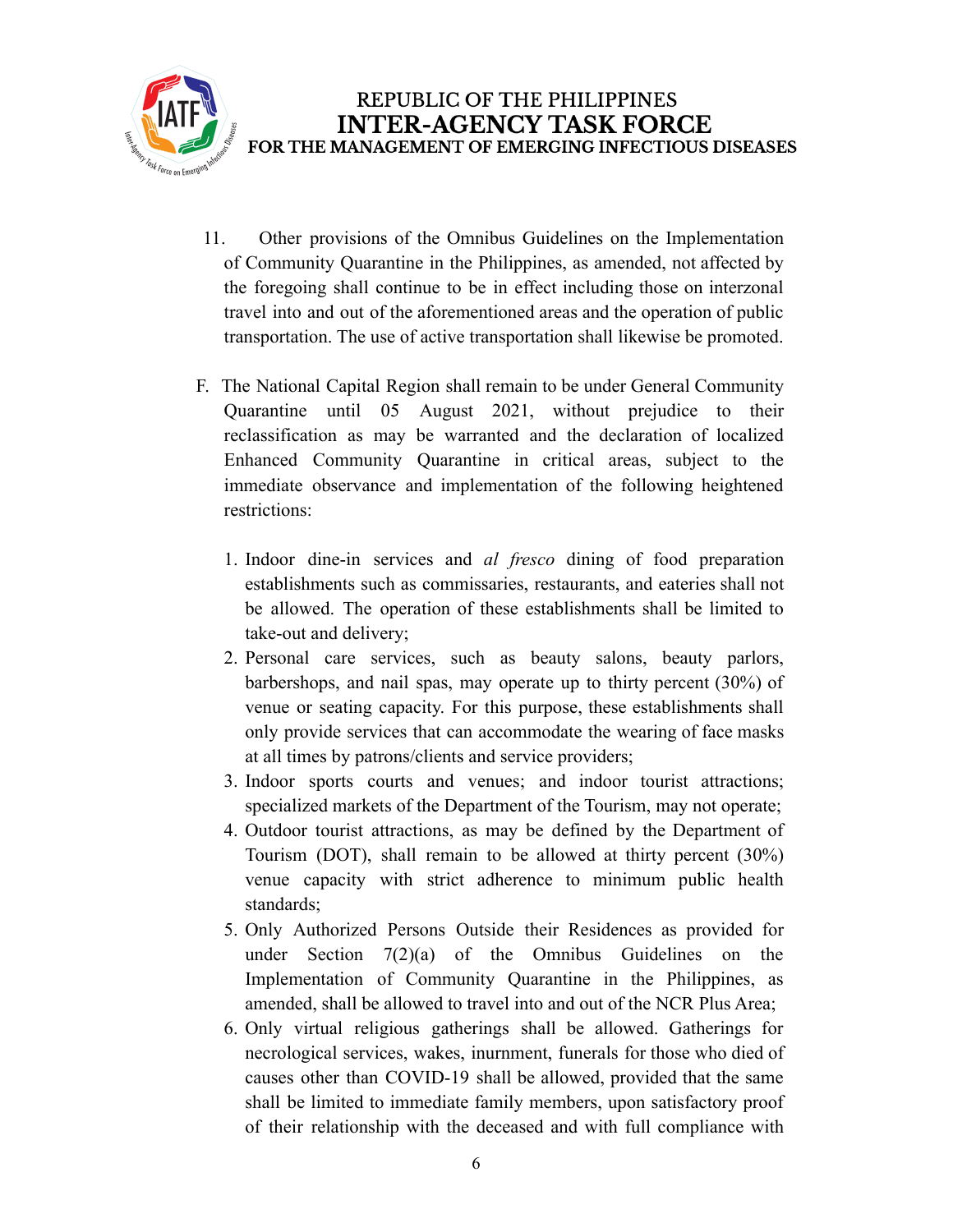

the prescribed minimum public health standards for the duration of the activity; and

7. Other provisions of the Omnibus Guidelines on the Implementation of Community Quarantine in the Philippines, as amended, not affected by the foregoing shall continue to be in effect including those on the operation of public transportation. The use of active transportation shall likewise be promoted.

Beginning 06 August 2021, the risk classification of the National Capital Region shall be escalated to Enhanced Community Quarantine until 20 August 2021, observing the provisions of the Omnibus Guidelines on the Implementation of Community Quarantine, as amended.

- G. All areas shall continue to implement the following measures:
	- 1. Shorten detection to isolation/quarantine interval to less than five (5) days:
		- a. Conduct active case finding in all areas, prioritizing those with clustering;
		- b. Close contacts of suspect, probable, and confirmed cases must be traced within twenty-four (24) hours of detection of a case;
		- c. Immediate isolation/quarantine and testing of cases and close contacts;
		- d. Rapid antigen tests may be used for confirmation of suspect/probable cases and close contacts;
		- e. Those who turn negative on rapid antigen test must undergo Reverse Transcription - Polymerase Chain Reaction (RT-PCR) test;
		- f. Local Government Units (LGUs) and Regional Epidemiological Surveillance Units (RESUs) must identify areas with case increases or clustering and facilitate immediate submission samples for sequencing from these areas through the Epidemiology Bureau and UP-Philippine Genome Center (within 7 days of sample collection);
		- g. The Department of Labor and Employment (DOLE) and Department of Trade and Industry (DTI) to ensure that workplaces and establishments conduct daily health and exposure screening, report identified cases and close contact to the LGU, and coordinate for investigation and response;
		- h. Workplaces to consider incentives that will encourage reporting and adherence to isolation/quarantine;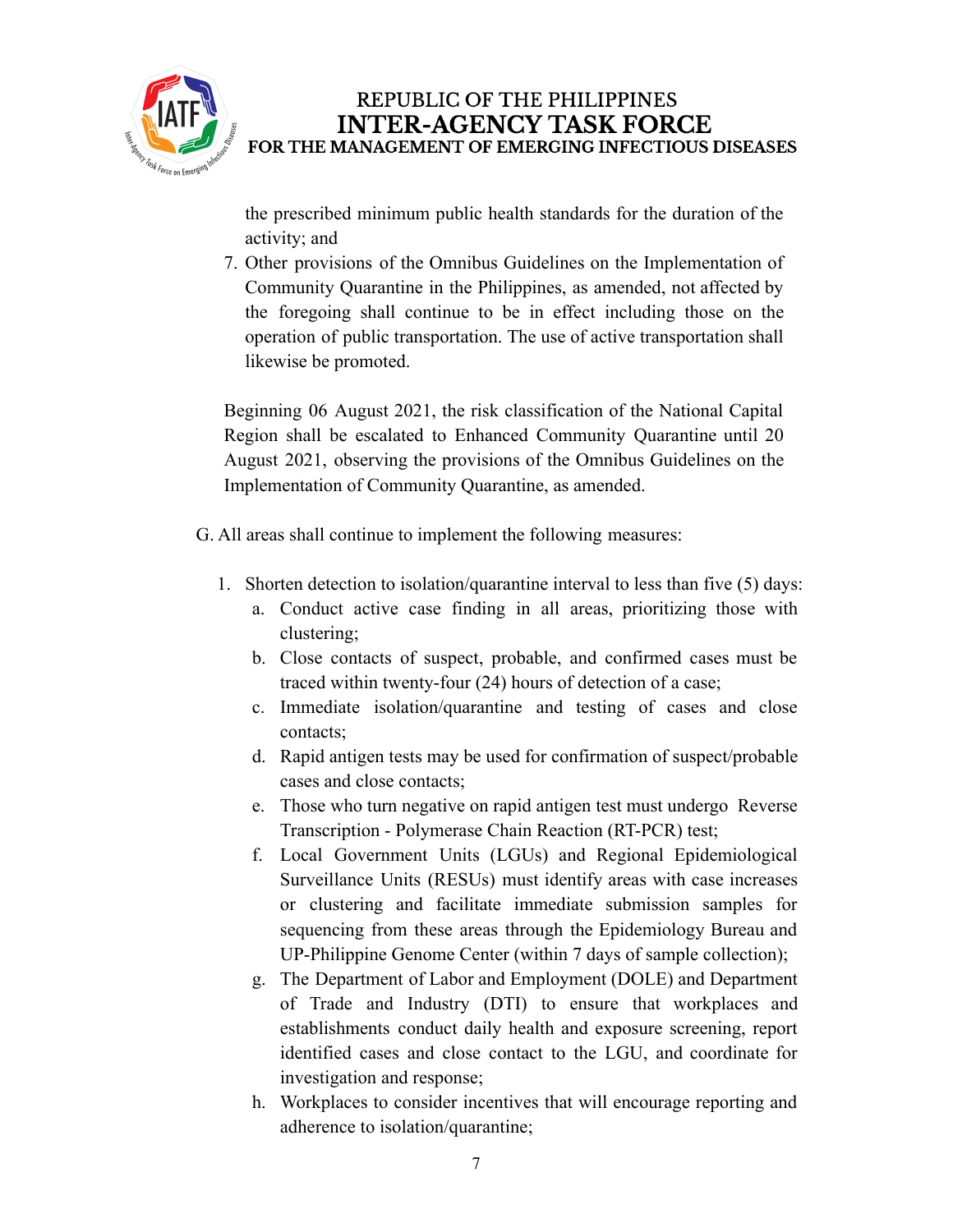

- 2. Prioritize facility-based isolation and quarantine to prevent household transmission:
	- a. Increase number and utilization of isolation and quarantine facilities and Temporary Treatment and Monitoring Facilities (TTMFs);
	- b. Deploy additional staff, as needed, to ensure that cases and close contacts are closely monitored and infection prevention and control protocols are strictly followed;
- 3. Make readily available and accessible health care capacities and systems in preparation for case spikes:
	- a. Each health facility must have a COVID-19 Surge Plan that will detail needed resources and how it shall be operationalized;
	- b. Define additional metrics that will serve as early warning to signal a beginning "surge", such as emergency department occupation rate and number of pending admissions;
	- c. Needed logistics as indicated in the COVID-19 Surge Plan have to be secured and pre-positioned/readily accessible, including review of available supplies of ventilation requirements, oxygen tanks, regulators and canisters, and stockpiles of personal protective equipment and medicines, as needed;
	- d. LGUs should have triage and referral systems that will enable assessment of cases for swift management at the appropriate facility;
- 4. Ramp up vaccination among Priority Groups A2 and A3 populations to reduce occurrence of more severe disease and fatalities. Parallel efforts to vaccinate A4 population, if resources are adequate, will provide protection for the economic sector. The NTF Vaccine Cluster is directed to ensure sufficient vaccine supply of up to Four Million Doses for the National Capital Region, and additional Two Million and Five Hundred Thousand Doses for Bulacan, Cavite, Laguna, and Rizal. All of the foregoing is subject to availability of vaccine supply. The provincial, city, and municipal local government units are likewise directed to intensify vaccination efforts during the period of Enhanced Community Quarantine;
- 5. Strictly enforce border control protocols at all ports of entry:
	- a. Both air and sea ports, including sea ports for cargo vessels;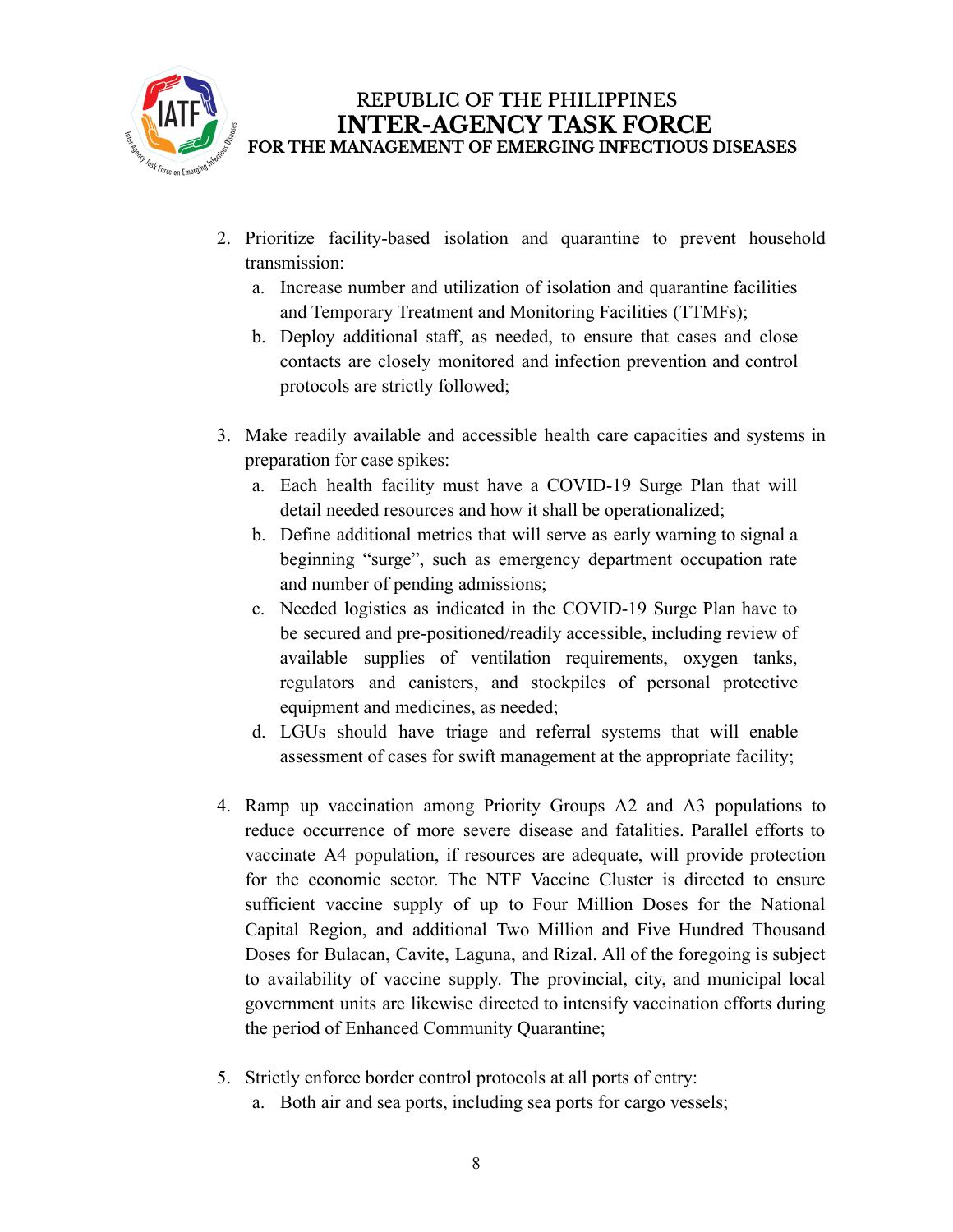

- b. Isolation and quarantine facilities must strictly implement infection prevention and control protocols;
- c. Close contacts among passengers have to be identified and closely monitored by the Bureau of Quarantine (BOQ);
- d. LGU must ensure proper endorsement, monitoring, and quarantine completion;
- 6. Continuously assess COVID-19 situation at all levels:
	- a. Regular assessment of trends of cases and admissions;
	- b. The Department of the Interior and Local Government (DILG) to monitor that the Prevent - Detect - Isolate - Treat - Reintegrate (PDITR) Strategy of the National Task Force Against COVID-19 is implemented and enhanced case finding and contact tracing as well as proper isolation/quarantine are done; and
- 7. Disseminate information on the variants of concern and expected actions to be taken by individuals, establishments and implementers:
	- a. Correct information on the variants of concern to counter mis- and dis-information;
	- b. Clear call to action on:
		- i. Correct and consistent Minimum Public Health Standards (MPHS) implementation;
		- ii. Early consultation and adherence to isolation/quarantine guidelines;
		- iii. Implementation of adequate ventilation and safety protocols at workplaces and establishment; and
		- iv. Enhanced response by the LGUs to areas with case increases.

**RESOLVED FURTHER,** that the Chairperson and the Co-Chairperson shall be duly authorized to sign this Resolution for and on behalf of the Inter-Agency Task Force.

**APPROVED** during the 130th Inter-Agency Task Force Meeting, as reflected in the minutes of the meeting, held this July 29, 2021, via video conference**.**

**FRANCISCO T. DUQUE III** Secretary, Department of Health IATF Chairperson

m

**KARLO ALEXEI B. NOGRALES** Secretary, Office of the Cabinet Secretariat IATF Co-Chairperson